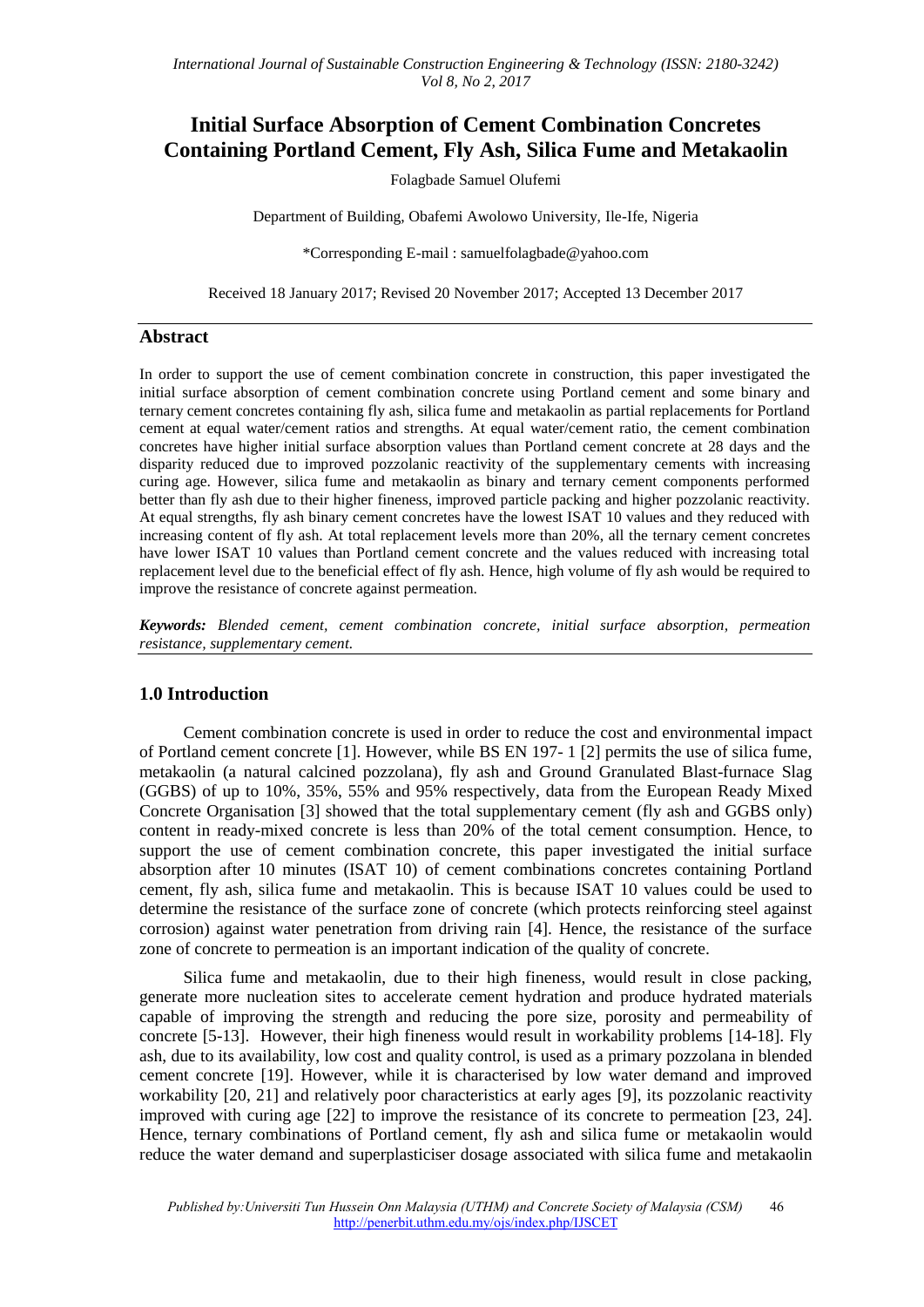and compensate for the slow rates of reactions of fly ash at early ages to enhance both early and later age performance of concrete [20, 22, 25-27].

Furthermore, while concrete in practice is specified on the basis of strength, most researches in literature were conducted at different water/cement ratios with Portland cement, fly ash and either silica fume or metakaolin thus preventing cross deduction between results and equal basis for the comparison of the performance of silica fume and metakaolin. Hence, this paper investigated the ISAT 10 of Portland cement concrete, binary cement concretes containing fly ash, silica fume and metakaolin as partial replacements for Portland cement and ternary cement concretes containing Portland cement, fly ash and silica fume or metakaolin at equal water/cement ratios and strengths.

### **2.0 Experimental Materials**

The cements used were Portland cement (CEM I, 42.5 type) conforming to BS EN 197- 1 [2], siliceous or Class F fly ash (FA) conforming to BS EN 450- 1 [28] and silica fume (SF) in a slurry form (50:50 solid/water ratio by weight) conforming to BS EN 13263- 1 [29] and metakaolin (MK) conforming to BS EN 197- 1 [2]. The properties of the cements are presented in Table 1. The aggregates consisted of 0/4mm fine aggregates and 4/10mm and 10/20mm coarse aggregates. The coarse aggregates were uncrushed and they come in varied shapes. The 4/10mm aggregates have rough texture and the 10/20mm aggregates were smooth. The physical properties of the aggregates are presented in Table 2.

|                                                                        | <b>CEMENTS</b> |                   |           |      |  |  |
|------------------------------------------------------------------------|----------------|-------------------|-----------|------|--|--|
| <b>PROPERTY</b>                                                        | PC             | FA                | <b>SF</b> | МK   |  |  |
| Blaine fineness, $m^2/kg$                                              | 395            | 388               | $\ast$    | 2588 |  |  |
| Loss on ignition, $%$ <sup>a)</sup>                                    | 1.9            | 6.1 <sup>b)</sup> | 2.7       | 0.9  |  |  |
| Particle density, $g/cm3$                                              | 3.17           | 2.26              | 2.17      | 2.51 |  |  |
| % retained by $45 \mu m$ sieve b)                                      |                | 11.0              |           |      |  |  |
| Particle size distribution, cumulative % passing by mass <sup>c)</sup> |                |                   |           |      |  |  |
| $125 \mu m$                                                            | 100            | 100               | 100       | 100  |  |  |
| $100 \mu m$                                                            | 98.2           | 99.2              | 100       | 100  |  |  |
| 75 µm                                                                  | 93.2           | 96.5              | 100       | 99.8 |  |  |
| 45 µm                                                                  | 81.8           | 87.0              | 100       | 99.4 |  |  |
| $25 \mu m$                                                             | 57.1           | 66.2              | 98.8      | 96.0 |  |  |
| $10 \mu m$                                                             | 30.1           | 40.6              | 93.8      | 76.2 |  |  |
| $5 \mu m$                                                              | 13.5           | 24.1              | 87.5      | 50.7 |  |  |
| $2 \mu m$                                                              | 5.6            | 10.9              | 85.5      | 18.2 |  |  |
| $1 \mu m$                                                              | 2.9            | 4.8               | 78.7      | 4.7  |  |  |
| $0.7 \mu m$                                                            | 1.3            | 1.9               | 50.7      | 1.4  |  |  |
| $0.5 \mu m$                                                            | 0.2            | 0.3               | 10.5      | 0.1  |  |  |

b) In accordance with BS EN 450- 1 [28]

c) Obtained with the Laser Particle Sizer

Concrete was designed using the BRE Design Guide [32], saturated surface-dry (SSD) aggregates and a free water content of 165 kg/m<sup>3</sup> at the water/cement ratios of 0.35, 0.50 and 0.65. Potable water, conforming to BS EN 1008 [33], was used for mixing, curing and testing the concrete specimens. A superplasticiser based on carboxylic ether polymer, conforming to EN 934-2 [34], was applied during mixing to achieve a consistence level of S2 defined by a nominal slump of 50-90 mm in accordance with BS EN 206- 1 [35].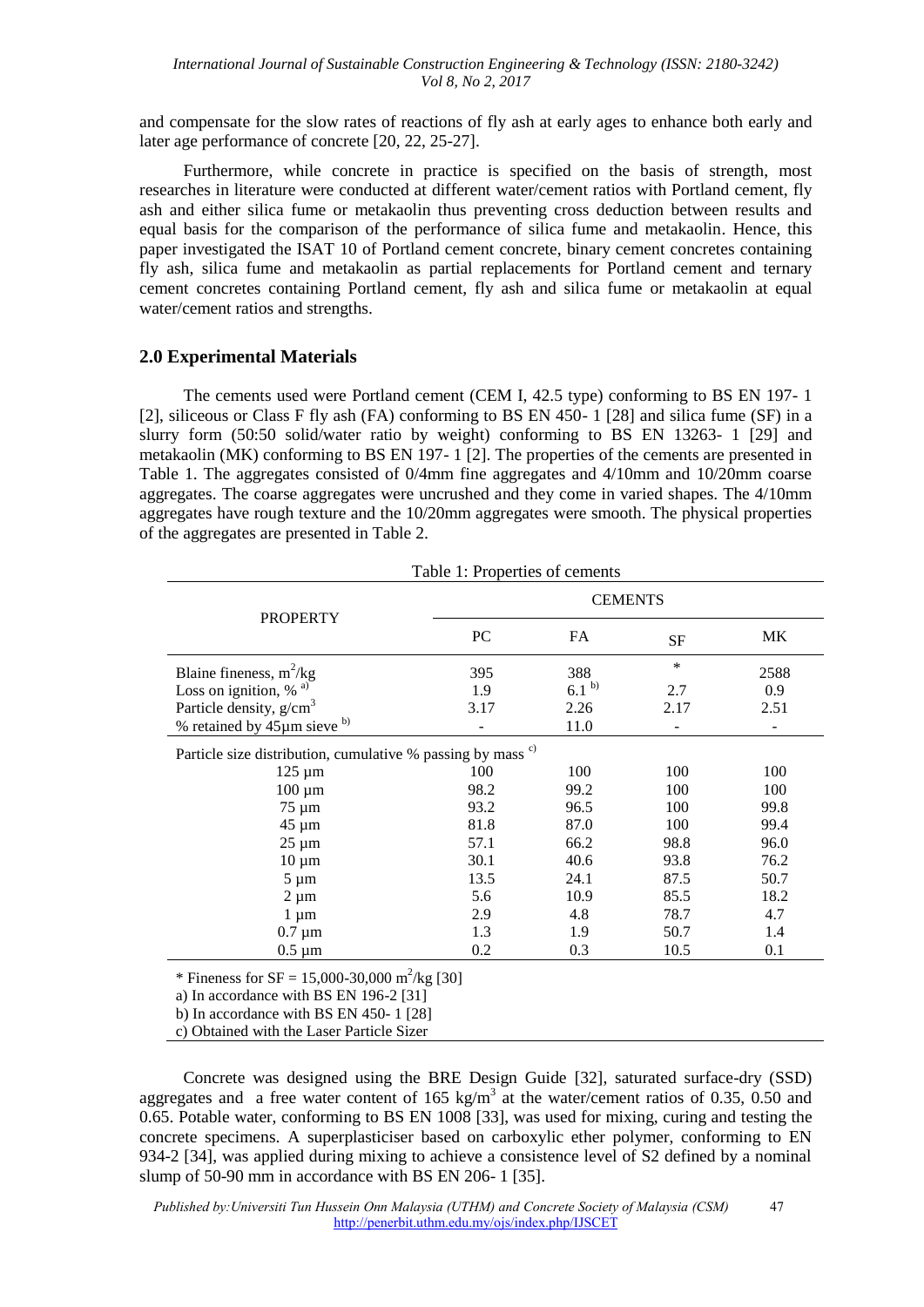|                                      | Aggregates <sup>1)</sup> |           |            |  |  |
|--------------------------------------|--------------------------|-----------|------------|--|--|
| Property                             | Fine                     | Coarse    |            |  |  |
|                                      | $0/4$ mm                 | $4/10$ mm | $10/20$ mm |  |  |
| Shape, visual                        |                          | Varied    | Varied     |  |  |
| Surface texture, visual              |                          | Rough     | Smooth     |  |  |
| Particle density $^{2)}$             | 2.6                      | 2.6       | 2.6        |  |  |
| Water absorption, $\%$ <sup>3)</sup> | 1.0                      | 1.7       | 1.2        |  |  |
| % passing $600 \mu m$ sieve          | 55.0                     |           |            |  |  |

#### Table 2: Properties of fine and coarse aggregates

1) Aggregates were obtained from Wormit Quarry.

2) In accordance with BS EN 1097- 6 [36]

3) In accordance with BS EN 1097- 6 [36], Laboratory-dry condition

### **3.0 Experimental Methods**

Concrete was prepared to BS EN 12390- 2 [37] and the specimens were cast, cured under a layer of damp hessian covered with polythene for 20-24 hours, demoulded and cured in water tanks maintained at about 20°C until the tests' dates. Tests were carried out on hardened concrete specimens to determine the cube compressive strength and initial surface absorption of the cement combinations at equal water/cement ratios. Cube compressive strength was obtained in accordance with BS EN 12390- 3 [38] using 100mm cubes at the curing age of 28 days at the water/cement ratios of 0.35, 0.50 and 0.65. Since absorption into concrete is a function of the drying temperature and immersion duration [39], initial surface absorption was determined with specimens oven-dried to constant mass at  $105 \pm 5^{\circ}$ C to ensure a uniform basis for the comparison and repeatability of the results. This is because it is generally believed that at this temperature the pozzolanic reactions of the cement additions would be stopped, the plastic shrinkage cracking associated with reduced bleeding that normally characterise the use of fine materials would be avoided and the microstructure of the test specimens would not be adversely affected to prevent the repeatability of the results.

The initial surface absorption test (ISAT) is a low pressure assessment of the uniaxial water absorption per unit area of the surface zone (i.e. zone immediately behind the surface) of a concrete at a stated interval ranging from 10 minutes to 1 hour from the start of the test and at a constant applied head of 200mm of water which is slightly greater than that which would be caused by driving rain. The initial surface absorption after 10 minutes (ISAT 10) at the curing ages of 28, 90 and 180 days were obtained in accordance with BS 1881- 208 [4] using 150mm cubes subjected to water absorption at room temperature  $(20^{\circ}$ C). Each specimen was oven dried to constant mass at  $105 \pm 5^{\circ}$ C, cooled to room temperature in a desiccator containing silica gel, installed as shown in Figure 1 and subjected to a pressure of 200mm head of water. For each curing age, the tap was turned off after 10 minutes to remove the applied water head and the average distance moved by water along the capillary tube in a minute, over three readings, was obtained and multiplied by the calibration factor of the tube obtained in accordance with BS 1881- 208 [4] to obtain the ISAT 10 values for the specimens (Equation 1).

$$
ISAT_t = N_t \times C_f \tag{1}
$$

where  $ISAT_t$  = Initial surface absorption t minutes after water first touched concrete surface.

- $N_t$  = Number of scale divisions moved, in a minute, t minutes after water first touched concrete surface.
- $C_f$ = Calibration factor of capillary tube determined in accordance with BS 1881- 208.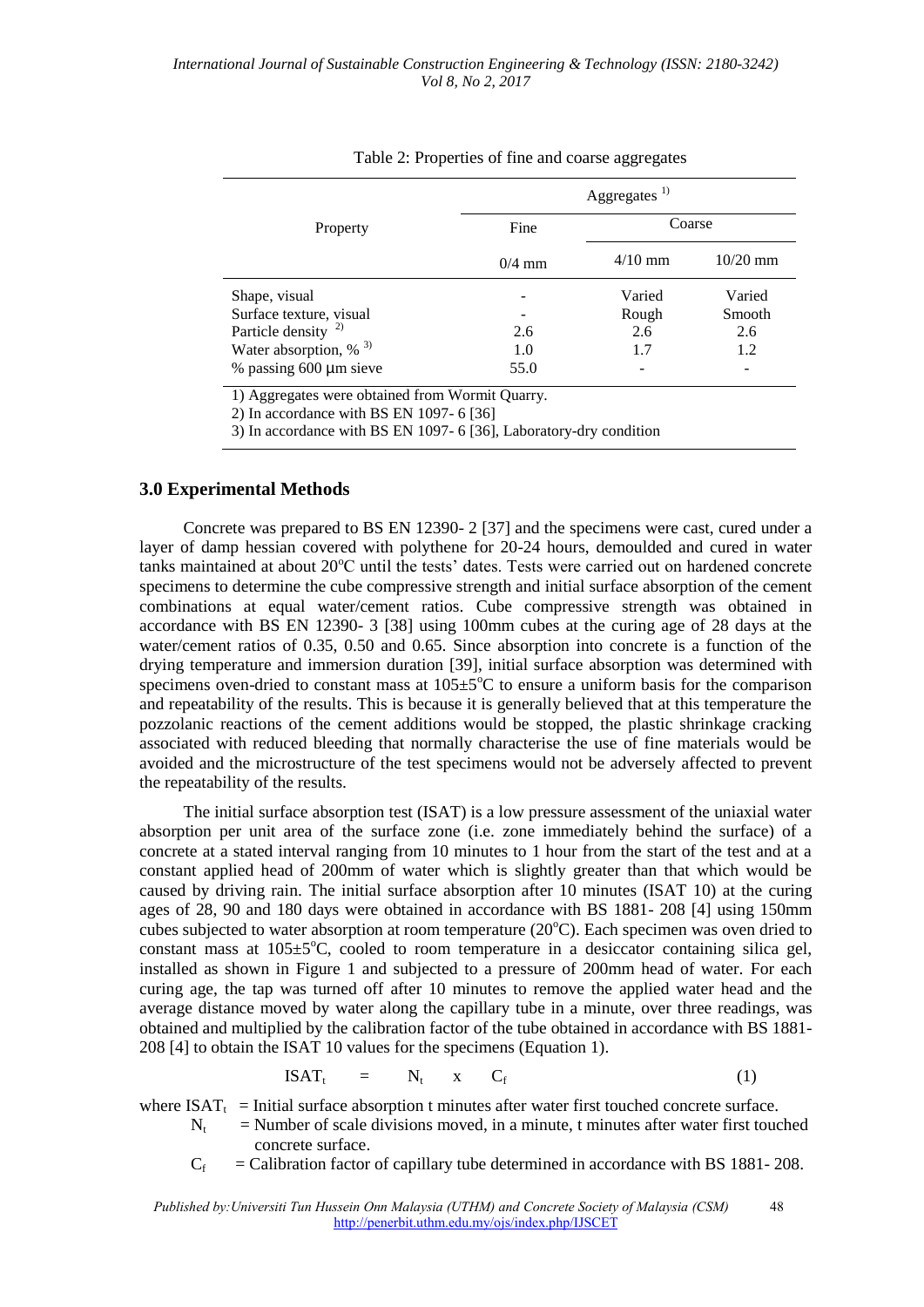

Water reservoir maintained at a head of 200mm

Capillary tube fixed to a measuring scale

Flexible outlet tube connected to the capillary tube

Water-tight cap clamped to the surface of concrete

Flexible inlet tube connected to the cap

Figure 1: A typical ISAT set-up

# **4.0 Analysis and discussion of results**

### *4.1 Initial surface absorption after 10 minutes of binary cement concretes at equal water/cement ratios*

Figures 2 and 3 present the initial surface absorption after 10 minutes (ISAT 10 values) of Portland cement and fly ash, silica fume and metakaolin binary cement concretes at the water/cement ratios of 0.35, 0.50 and 0.65. As expected, the Figures show that ISAT 10 values increased with increasing water/cement ratio and reduced with increasing curing age. Compared with Portland cement, Figure 2 shows that ISAT 10 values of fly ash binary cement concretes increased with increasing content of fly ash. The increase must be due to the reduction in the Portland cement and  $Ca(OH)_{2}$  contents (dilution effect) and the delayed pozzolanic reaction of fly ash [9, 40]. Figure 3 also shows that ISAT 10 values increased with increasing contents of silica fume and metakaolin up to 90 days. However, the disparity between the ISAT 10 values of Portland cement concrete and that of silica fume and metakaolin binary cement concretes reduced with increasing age such that at 180 days, the ISAT values were comparable with that of Portland cement concrete. Compared with fly ash, the higher resistance to permeation of silica fume and metakaolin must be due to their higher fineness resulting in improved packing and more nucleation sites for improved pozzolanic reaction to reduce pore size and porosity within the paste and at the interface transition zones between the paste and the aggregates [5, 12, 13] despite the dilution effect. Compared with metakaolin, the higher fineness of silica fume must have also resulted in the lower ISAT values of the silica fume binary cement concretes than the metakaolin binary cement concretes at equal replacement levels.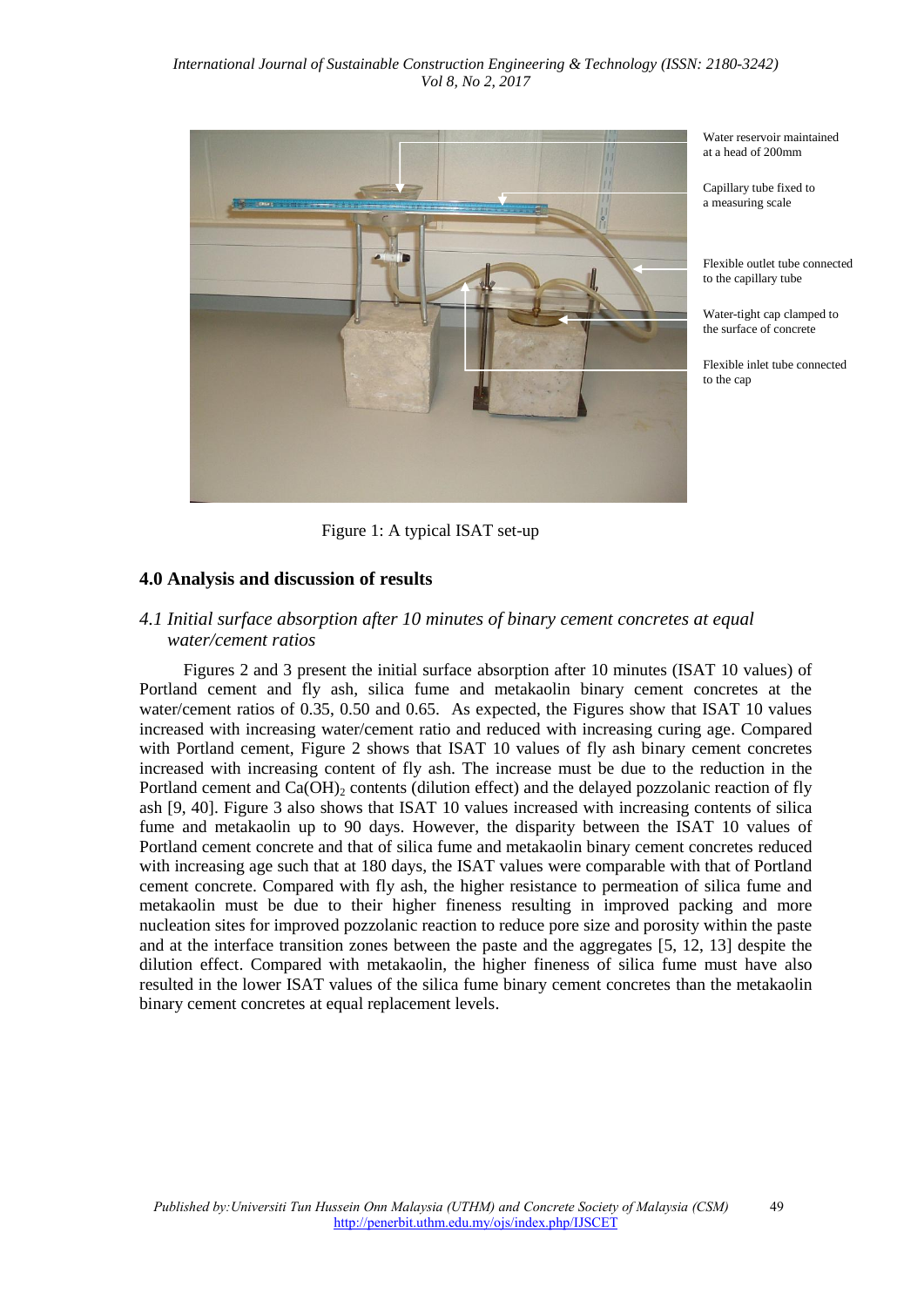*International Journal of Sustainable Construction Engineering & Technology (ISSN: 2180-3242) Vol 8, No 2, 2017*



 Figure 2: ISAT 10 of Portland cement and fly ash binary cement concretes at the water/cement ratios of 0.35, 0.50 and 0.65



 Figure 3: ISAT 10 of Portland cement and silica fume and metakaolin binary cement concretes at the water/cement ratios of 0.35, 0.50 and 0.65

# *4.2 Initial surface absorption after 10 minutes of ternary cement concretes at equal water/cement ratios*

Figures 4-6 present ISAT 10 values of Portland cement, fly ash binary cement and silica fume and metakaolin ternary cement concretes at the total replacement levels of 20, 35 and 55% and water/cement ratios of 0.35, 0.50 and 0.65. Compared with the respective fly ash binary cement concretes, the addition of silica fume and metakaolin as ternary cement components (to partly replace the fly ash contents) reduced ISAT 10 values with increasing content at all the ages. Compared with Portland cement, the ternary cement concretes have higher ISAT 10 values at 28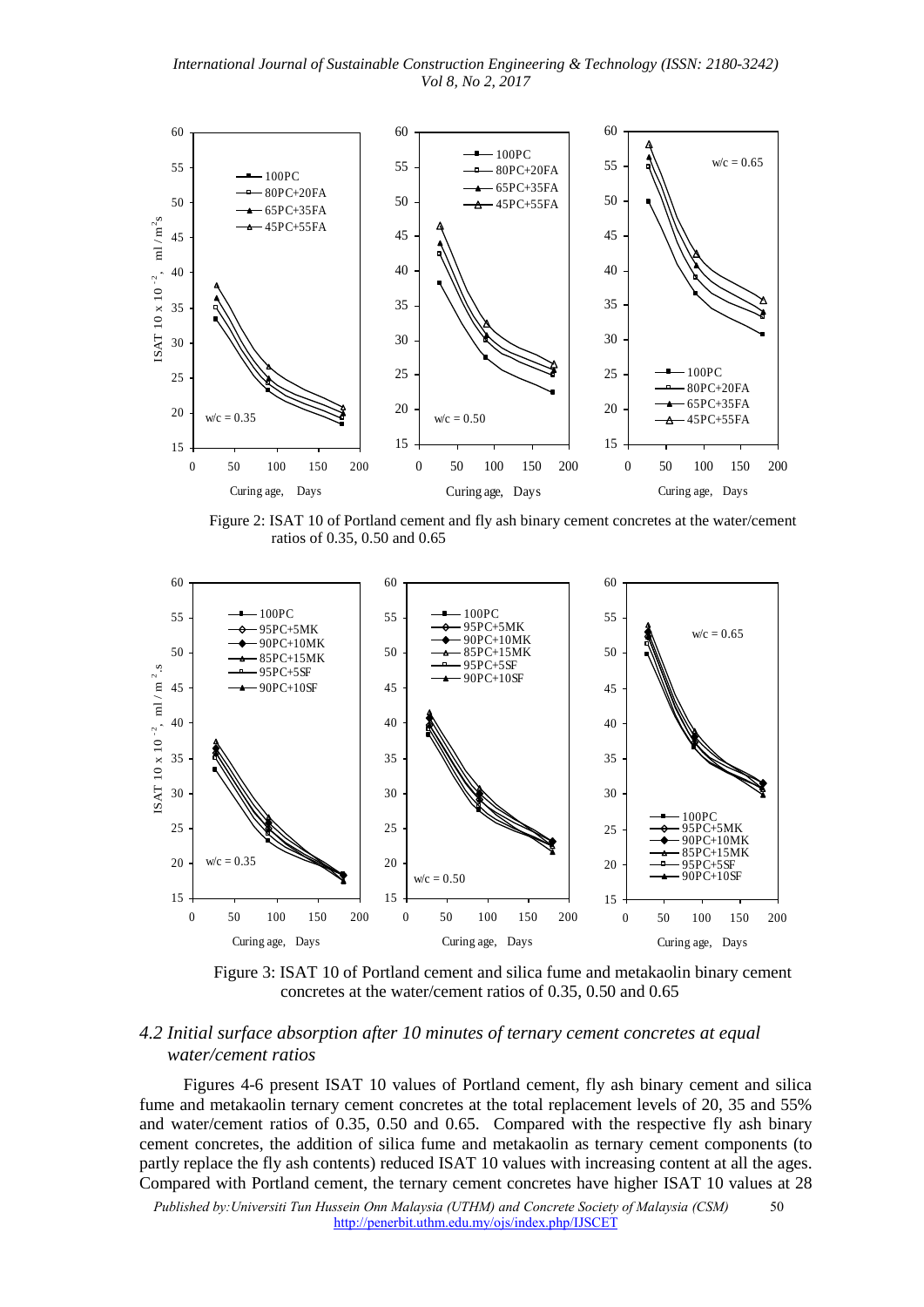days and the values reduced with increasing age such that at 180 days the values became comparable with that of Portland cement concrete. As stated above, the improved performance of the ternary cement concrete would be due to improved packing and high pozzolanic reactivity of the ternary cement components (i.e., silica fume and metakaolin) within the paste matrix and at the interface zone between the paste and the aggregates. Also, the higher fineness of silica fume must have also resulted in the lower ISAT 10 values of the silica fume ternary cement concretes than the metakaolin ternary cement concretes at equal replacement levels.



 Figure 4: ISAT 10 of Portland cement, fly ash binary cement and silica fume and metakaolin ternary cement concretes at 20% total replacement level and water/cement ratios of 0.35, 0.50 and 0.65



 Figure 5: ISAT 10 of Portland cement, fly ash binary cement and silica fume and metakaolin ternary cement concretes at 35% total replacement level and water/cement ratios of 0.35, 0.50 and 0.65

 *Published by:Universiti Tun Hussein Onn Malaysia (UTHM) and Concrete Society of Malaysia (CSM)* 51 http://penerbit.uthm.edu.my/ojs/index.php/IJSCET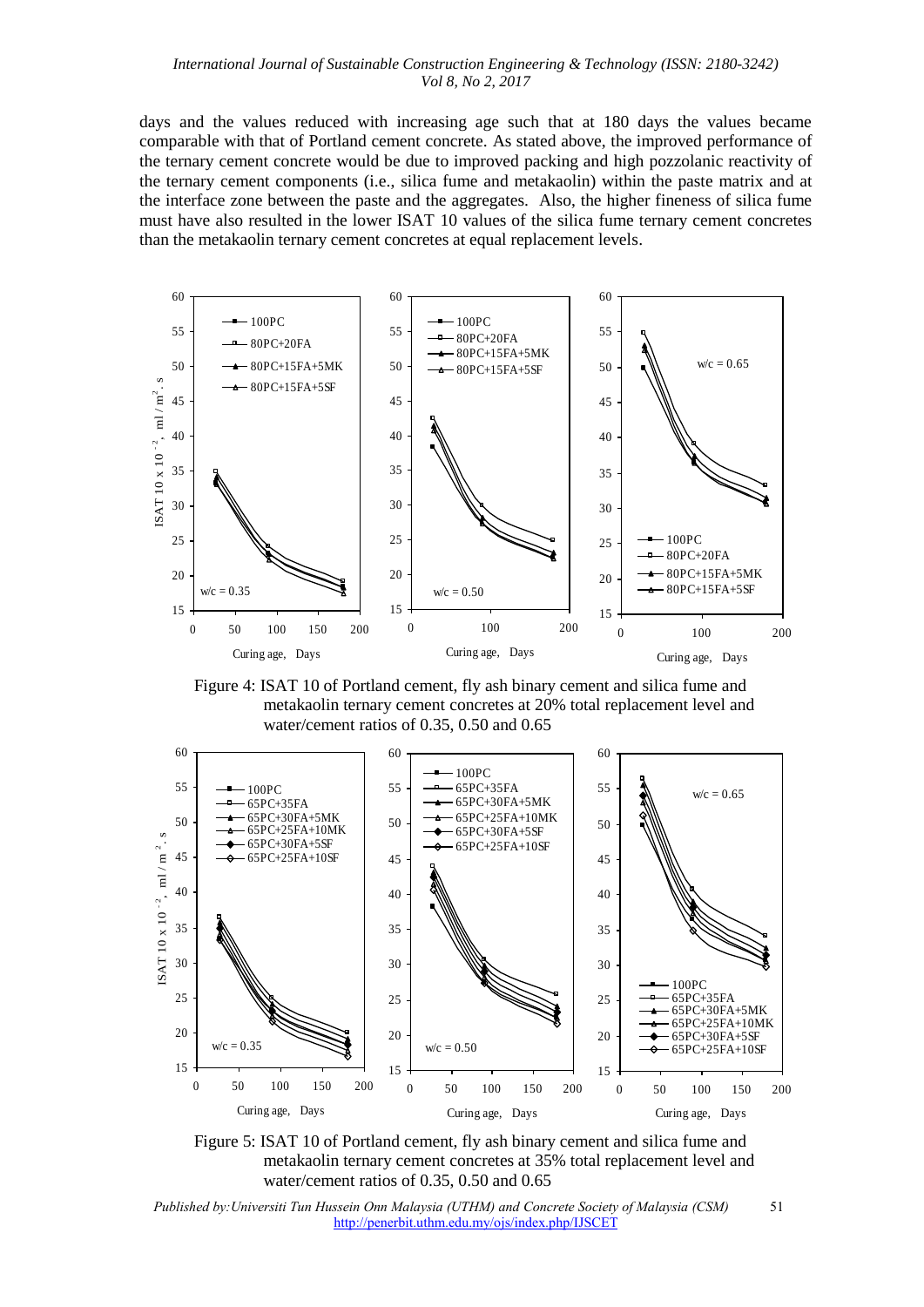

 Figure 6: ISAT 10 of Portland cement, fly ash binary cement and silica fume and metakaolin ternary cement concretes at 55% total replacement level and water/cement ratios of 0.35, 0.50 and 0.65

# *4.2 Initial surface absorption after 10 minutes of cement combination concretes at equal strengths*

Figures 7 and 8 show that cube compressive strengths of concretes at 28 days reduced with increasing water/cement ratio. Compared with Portland cement, while the addition of fly ash as a binary cement component reduced concrete strength with increasing content, the addition of silica fume and metakaolin resulted in comparable strengths with Portland cement concrete. Compared with the fly ash binary cement concretes, the addition of silica fume and metakaolin as ternary cement components resulted in ternary cement concretes with improved strength.

Since concrete is specified in practice on the basis of strength at 28 days, ISAT 10 values of the concretes were examined at equal 28-day strengths. The cube compressive strengths (Figures 7 and 8) and ISAT 10 values of the concretes at the curing age of 28 days (Figures 2-6) at the water/cement ratios of 0.35, 0.50 and 0.65 were interpolated to obtain the ISAT 10 values of concretes at the 28-day strengths of 35, 40, 45 and 50  $\text{N/mm}^2$  (Table 3). Apart from falling within the range of strengths that would commonly be used in practice, these strengths also satisfy most of the strength requirements in BS EN 206-1 [35] and BS 8500 [41, 42].

Table 3 shows that ISAT 10 values of concretes at equal strengths were achieved at different water/cement ratios and they reduced with increasing strength. Compared with Portland cement, all the fly ash binary cement concretes have lower ISAT 10 values at equal strengths and these values decreased with increasing content of fly ash. On the other hand, all the silica fume and metakaolin binary cement concretes have higher ISAT 10 values than Portland cement concrete and the values increased with increase in their contents. Compared with the respective fly ash binary cements, the ternary cement concretes have higher ISAT 10 values at equal strengths. Whereas, the ternary cement concretes have higher ISAT 10 values than Portland cement concrete at the total replacement levels of 20%, the values were lower than that of Portland cement concrete at the total replacement levels of 35% and they reduced with increasing total replacement level to 55%. This must be due to the beneficial effect of fly ash at equal strengths. Hence, high content of fly ash would play a major role in reducing the initial surface absorption of concrete specified on the basis of strength. These results indicate that, if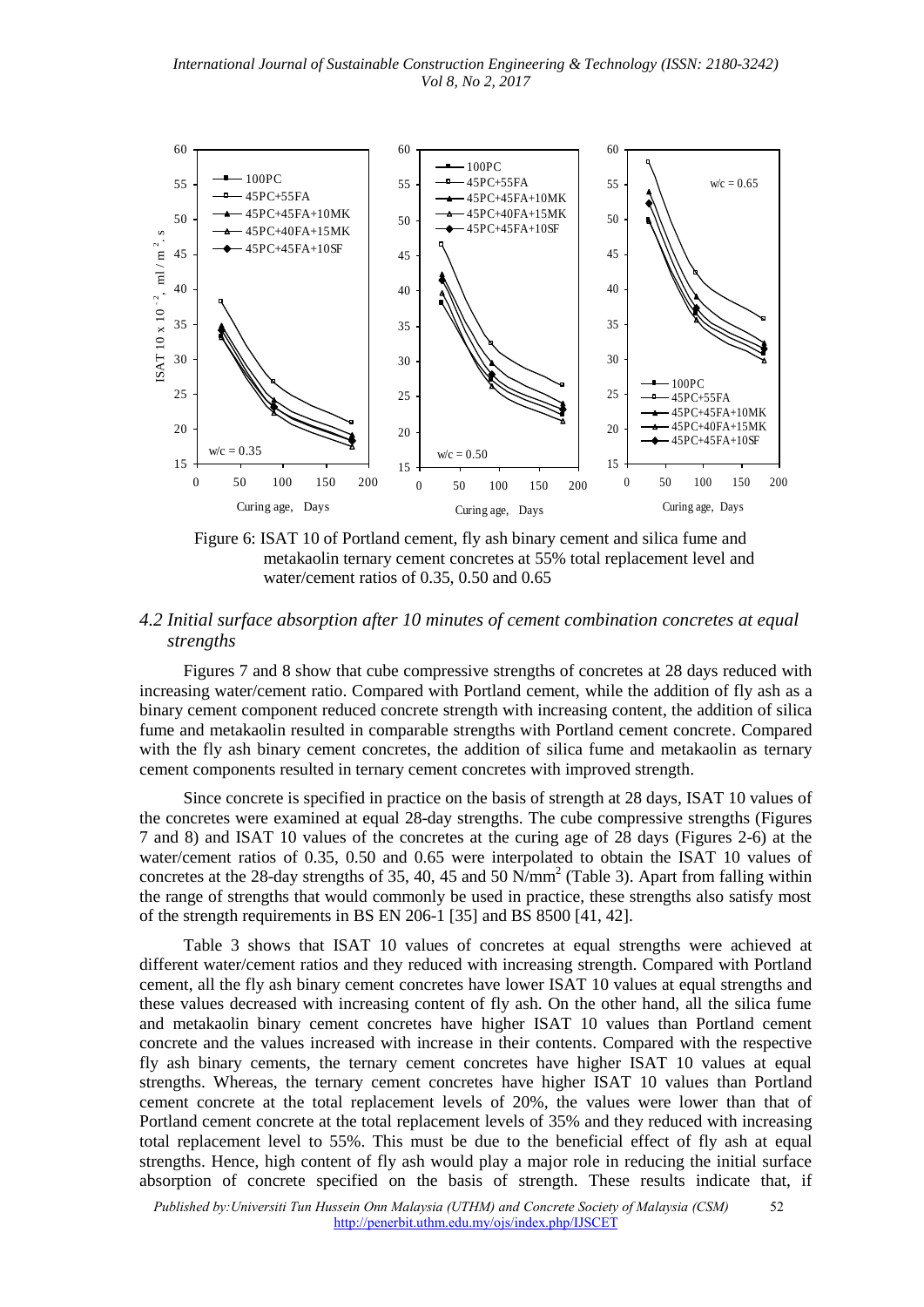appropriately proportioned, the use of cement combination would result in better resistance of concrete to permeation at equal strengths [43, 44]. Table 3 also shows that, at equal strengths, metakaolin binary and ternary cement concretes have lower ISAT 10 values than silica fume binary and ternary cement concretes at equal replacement levels.



 Figure 7: Cube compressive strength of Portland cement and fly ash, silica fume and metakaolin binary cement concretes at the water/cement ratios of 0.35, 0.50 and 0.65



 Figure 8: Cube compressive strength of Portland cement and ternary cement concretes at the water/cement ratios of 0.35, 0.50 and 0.65 and total replacement levels of 20, 35 and 55%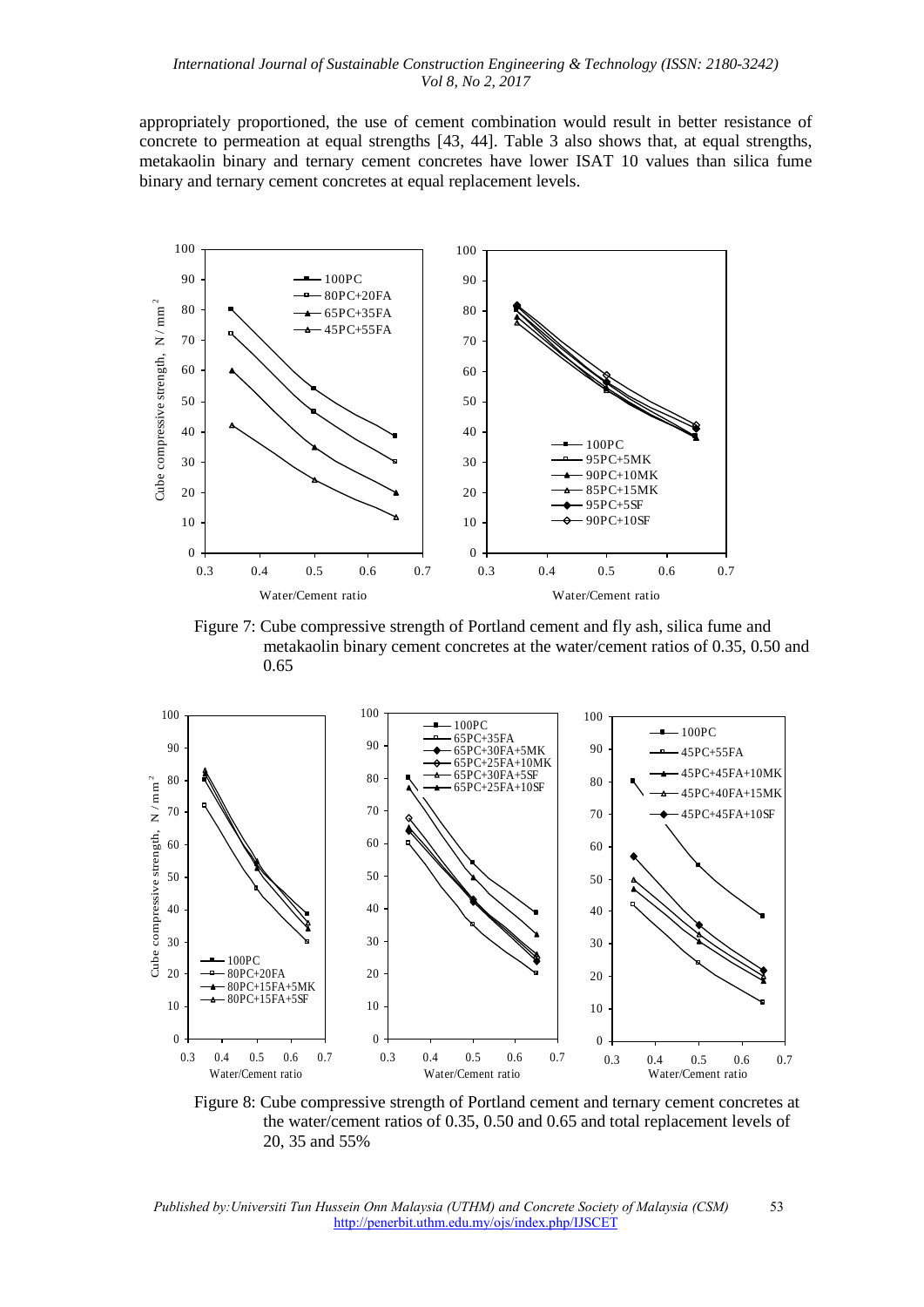|                         | ISAT 10 x $10^{-2}$ , ml/m <sup>2</sup> .s |                   |                        |                   |            |                   |            |                   |
|-------------------------|--------------------------------------------|-------------------|------------------------|-------------------|------------|-------------------|------------|-------------------|
| <b>MIX COMBINATION</b>  | $35$ N/mm <sup>2</sup>                     |                   | $40$ N/mm <sup>2</sup> |                   | 45 $N/mm2$ |                   | 50 $N/mm2$ |                   |
|                         | W/c                                        | <b>ISAT</b><br>10 | W/c                    | <b>ISAT</b><br>10 | W/c        | <b>ISAT</b><br>10 | W/c        | <b>ISAT</b><br>10 |
| 100%PC                  | ∗                                          | *                 | 0.63                   | 47.9              | 0.57       | 42.8              | 0.53       | 40.0              |
| $80\%$ PC+20% FA        | 0.59                                       | 49.3              | 0.55                   | 46.0              | 0.51       | 43.1              | 0.47       | 40.5              |
| $80\%$ PC+15% FA+5% MK  | 0.63                                       | 51.3              | 0.59                   | 48.0              | 0.55       | 44.9              | 0.51       | 42.2              |
| $80\%$ PC+15% FA+5% SF  | $\ast$                                     | *                 | 0.61                   | 48.9              | 0.57       | 45.7              | 0.53       | 42.7              |
| $65\%$ PC+35% FA        | 0.50                                       | 44.0              | 0.46                   | 41.6              | 0.43       | 39.9              | 0.40       | 38.5              |
| $65\%$ PC+30% FA+5% MK  | 0.55                                       | 46.8              | 0.51                   | 43.9              | 0.47       | 41.4              | 0.44       | 39.7              |
| $65\%$ PC+25% FA+10% MK | 0.56                                       | 45.7              | 0.52                   | 42.9              | 0.48       | 40.3              | 0.45       | 38.6              |
| $65\%$ PC+30% FA+5% SF  | 0.56                                       | 46.6              | 0.52                   | 43.8              | 0.48       | 41.2              | 0.44       | 39.0              |
| 65%PC+25%FA+10%SF       | 0.61                                       | 48.2              | 0.57                   | 45.3              | 0.53       | 42.6              | 0.49       | 40.2              |
| $45\%$ PC+55% FA        | 0.40                                       | 40.6              | 0.36                   | 38.7              | **         | $**$              | $***$      | **                |
| 45% PC+45% FA+10% MK    | 0.47                                       | 40.6              | 0.42                   | 37.9              | 0.37       | 35.7              | $***$      | $***$             |
| 45% PC+40% FA+15% MK    | 0.48                                       | 38.8              | 0.43                   | 36.3              | 0.39       | 34.7              | $***$      | $***$             |
| 45%PC+45%FA+10%SF       | 0.50                                       | 41.5              | 0.46                   | 39.2              | 0.42       | 37.2              | 0.39       | 35.8              |
| 95% PC+5% MK            | *                                          | *                 | 0.63                   | 50.3              | 0.58       | 45.5              | 0.54       | 42.4              |
| $95\%$ PC+5% SF         | ∗                                          | *                 | 0.62                   | 50.0              | 0.57       | 45.5              | 0.53       | 42.6              |
| $95\%$ PC+5% SF         | ∗                                          | *                 | 0.62                   | 50.9              | 0.57       | 46.3              | 0.53       | 43.4              |
| $95\%$ PC+5% SF         | *                                          | *                 | $\ast$                 | $\ast$            | 0.60       | 46.3              | 0.55       | 42.2              |
| $90\%$ PC+10% SF        | $\ast$                                     | *                 | $\ast$                 | $\ast$            | 0.62       | 49.2              | 0.57       | 44.7              |

Table 3: ISAT 10 values of concretes at 28-day strengths of 35, 40, 45 and 50 N/mm<sup>2</sup>

# **5.0 Conclusion**

This study has investigated the effect of fly ash, silica fume and metakaolin on the initial surface absorption of Portland cement concrete at equal water/cement ratios and strengths and the following conclusions have been drawn:

- 1. ISAT 10 value increased with increasing water/cement ratio and reduced with increasing curing age and compressive strength.
- 2. At equal water/cement ratio, the supplementary cements have higher initial surface absorption values than Portland cement concrete. However, while fly ash binary cement concretes have considerably higher initial surface absorption values than Portland cement concrete due to delayed pozzolanic reactivity; silica fume and metakaolin have values comparable with that of Portland cement due to their higher fineness and improved particle packing and pozzolanic reactivity. Hence, compared with fly ash binary cement concrete, silica fume and metakaolin ternary cement concretes have lower initial surface absorption values.
- 3. At equal strengths, while the addition of silica fume and metakaolin as binary cement components increased the initial surface absorption of concrete with increasing content, fly ash binary cement as a binary cement component reduced initial surface absorption with increasing content. Consequently, the initial surface absorption of the ternary cement concretes reduced with increasing total replacement level such that they became lower at total replacement levels more than 20%.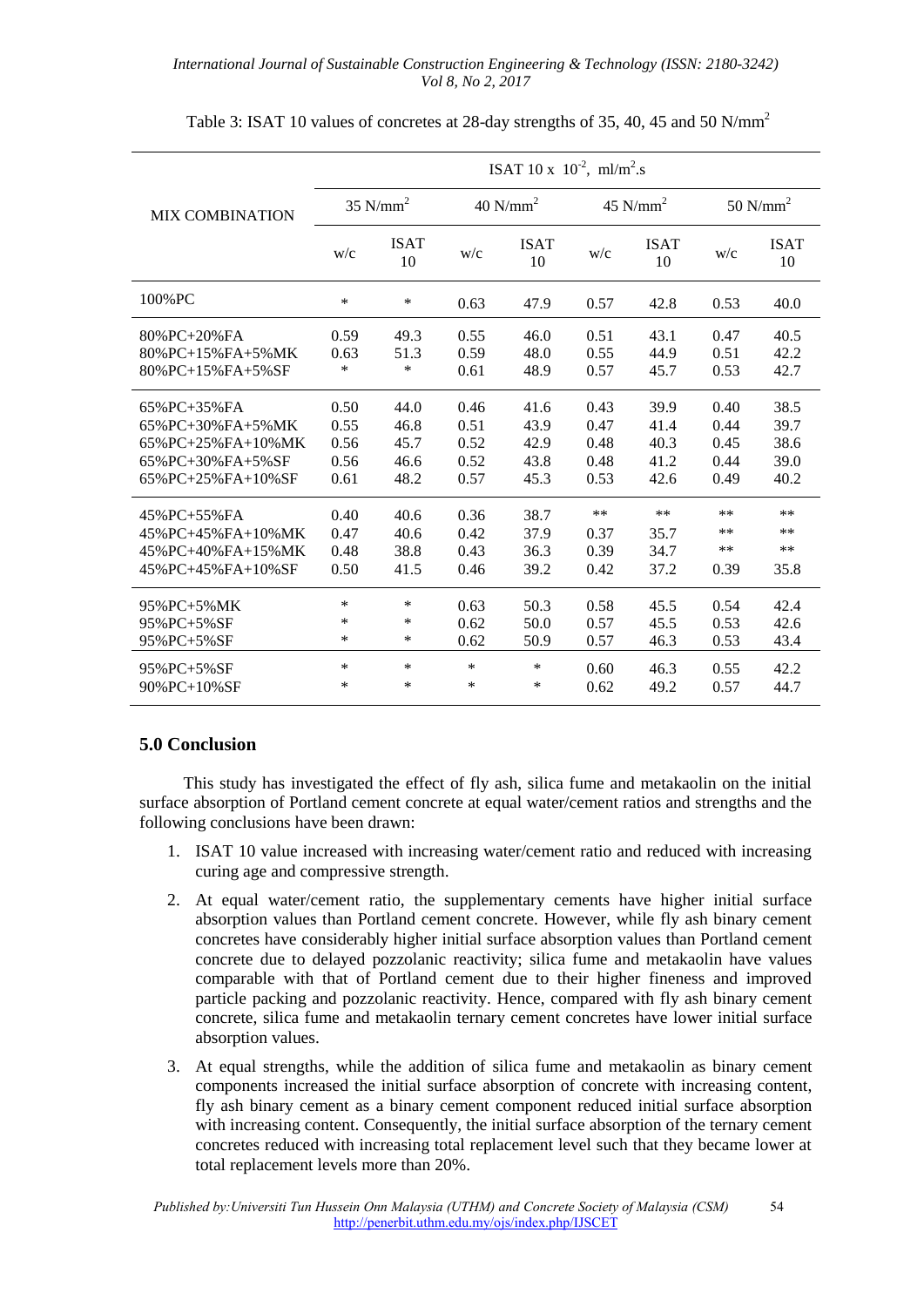4. At equal replacement levels, while silica fume has higher resistance to initial surface absorption than metakaolin at equal water/cement ratios, metakaolin has higher resistance than silica fume at equal strengths.

### **Acknowledgement**

The Author expressed his gratitude to the Department of Civil Engineering at the University of Dundee in United Kingdom where the research was carried out.

#### **References**

- [1] Author, "Effect of blended cement on the hydration properties, compressive strength and environmental compatibility of concrete," In Ebohon O. J. et al. (eds.), Proceedings of the Joint International Conference on 21<sup>st</sup> Century Habitat: Issues, Sustainability and Development, pp. 403-416, The Federal University of Technology, Akure, Nigeria, March 21-24, 2016.
- [2] BS EN 197- 1, "Cement- Part 1: Composition, specifications and conformity criteria for common cements," British Standards Institution, London, 2000.
- [3] European Ready Mixed Concrete Organisation, Available at [http://www.ermco.eu/documents,](http://www.ermco.eu/documents) Accessed July 18, 2015.
- [4] BS 1881- 208, "Testing concrete- Part 208: Recommendations for the determination of the initial surface absorption of concrete," British Standards Institution, London, 1996.
- [5] P. K. Mehta and P. C. Aitcin, "Principles underlying production of high-performance concrete," Cement Concrete and Aggregates, vol. 12, pp. 70-78, 1990.
- [6] D. P. Bentz, P. E. Stutzman, and E. J. Garboczi, "Experimental and simulation studies of the interfacial zone in concrete," Cement and Concrete Research, vol. 22, no. 5, pp. 891-902, 1992.
- [7] S. Wild, J. M. Khatib, and A. Jones, "Relative strength pozzolanic activity and cement hydration in superplasticised metakaolin concrete," Cement and Concrete Research, vol. 26, no. 10, pp. 1537- 1544, 1996.
- [8] J. Bai, B. B. Sabir, S. Wild, and J. M. Kinuthia, "Strength development in concrete incorporating PFA and metakaolin," Magazine of Concrete Research, vol. 52, no. 3, pp. 153-162, 2000.
- [9] K. E. Hassan, J. G. Cabrera, and R. S. Maliehe, "The effect of mineral admixtures on the properties of high-performance concrete," Cement and Concrete Composites, vol. 22, no. 4, pp. 267-271, 2000.
- [10] J. Bai and S. Wild, "Investigation of the temperature change and heat of evolution of mortar incorporating PFA and metakaolin," Cement and Concrete Composites, vol. 24, no. 2, pp. 201-209, 2000.
- [11] B. W. Langan, K. Weng, and M. A. Ward, "Effect of silica fume and fly ash on heat of hydration of Portland cement," Cement and Concrete Research, vol. 32, no. 7, pp. 1045-1051, 2002.
- [12] S. Mindess, F. J. Young, and D. Darwin, "Concrete," Prentice Hall, 2003.
- [13] A. Korpa, T. Kowald, and R. Trettin, "Hydration behaviour, structure and morphology phases in advanced cement based systems containing micro and nanoscale pozzolanic additives," Cement and Concrete Research, vol. 38, no. 7, pp. 955-962, 2008.
- [14] J. Bai, S. Wild, B. B. Sabir, and J. M. Kinuthia, "Workability of concrete incorporating pulverized fuel ash and metakaolin," Magazine of Concrete Research, vol. 51, no. 3, pp. 207-216, 1999.
- [15] N. Bouzoubaa, A. Bilodeau, V. Sivasundaram, B. Fournier, and D. M. Golden, "Development of ternary blends for high performance concrete," ACI Material Journal, vol. 101, no. 1, pp. 19-29, 2004.
- [16] J. M. Khatib and R. M. Clay, "Absorption characteristics of metakaolin concrete," Cement and Concrete Research, vol. 34, no. 1, pp. 19-29, 2004.
- [17] H. S. Wong and H. AbdulRazak, "Efficiency of calcined kaolin and silica fume as cement replacement material for strength performance," Cement and Concrete Research, vol. 35, no. 4, pp. 696-702, 2005.
- [18] C. K. Park, M. H. Noh, and T. H. Park, "Rheological properties of cementitious materials containing mineral admixtures," Cement and Concrete Research, vol. 35, no. 5, pp. 842-849, 2005.
- [19] S. K. Antiohos, V. G. Papadakis, E. Chaniotakis, and S. Tsimas, "Improving the performance of ternary blended cements by mixing different types of fly ashes," Cement and Concrete Research, vol. 37, no. 6, pp. 877-885, 2007.
- [20] M. D. A. Thomas, M. H. Shehata, S. G. Shashiprakash, D. S. Hopkins, and K. Cail, "Use of ternary cementitious systems containing silica fume and fly ash in concrete," Cement and Concrete Research, vol. 29, no. 8, pp. 1207-1214, 1999.